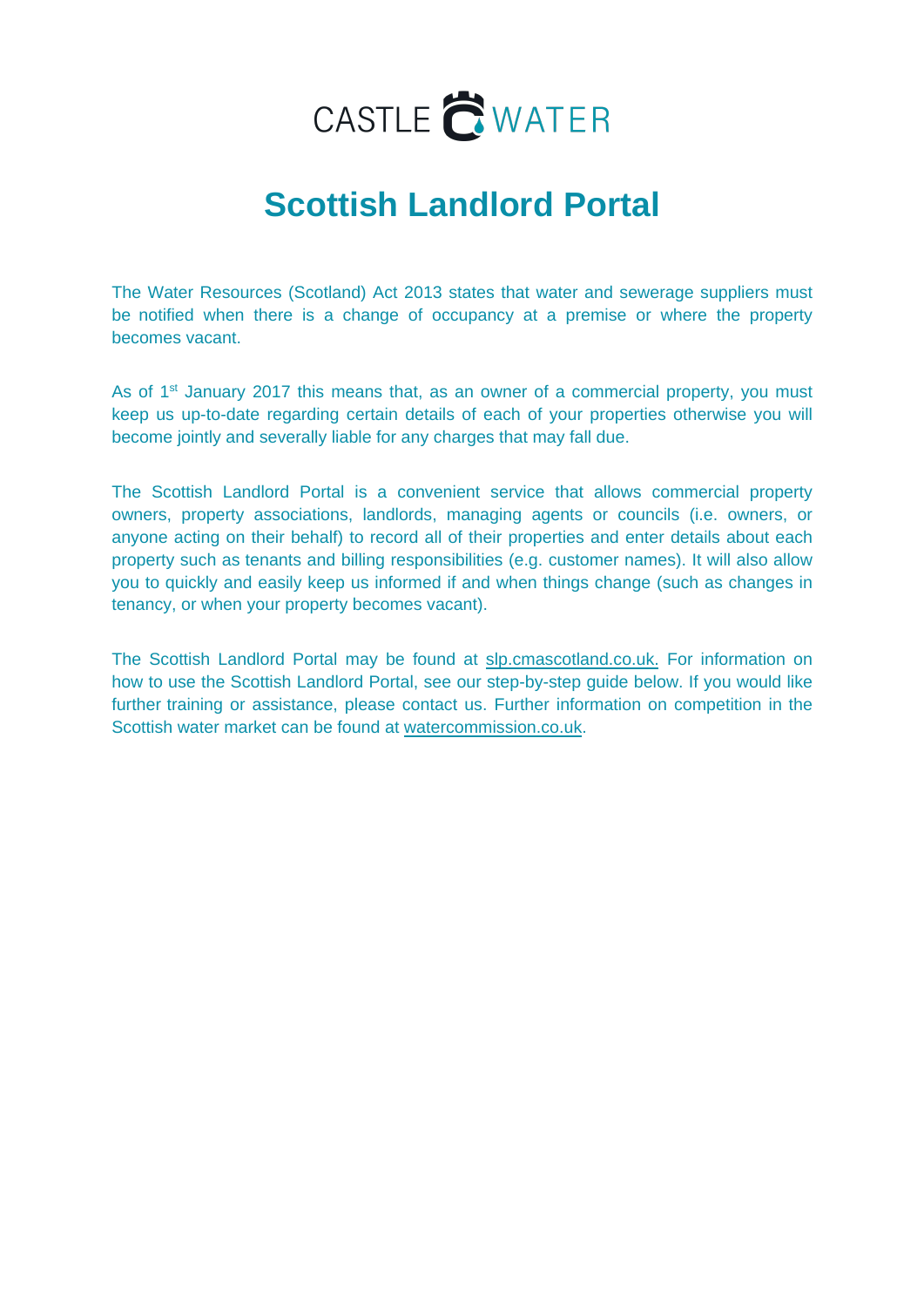# **Using The Scottish Landlord Portal Step-By-Step Guide**

The overall objective of the Scottish Landlord Portal or SLP is to provide an easy to use web application to allow commercial property owners and managers in Scotland to log their commercial property portfolio and tenant details to ensure water and waste water services are correctly billed.

#### **1. Security and Access**

- The SLP Landing page will be the first page reached and will direct new Landlord Organisations to register their details before continuing
- Any existing users can log in
- Delegated authorities can create new users for their organisation by clicking the 'new user' button on the User List screen. User details can also be updated here

#### **2. Using Search Screens and Exporting Data**

- **Current data**; users will be provided with a screen used to search for and to list properties. The properties list is derived from the properties known to the CMA central system. You can use the screen to identify and add new properties to your portfolio
- If the property is registered to another Landlord erroneously, you will not be permitted to view the property details or to register as the owner until the prior owner has removed the property from their portfolio. You may need to contact your licensed water provider in this case
- Once you have added a property to your portfolio you will be able to see vacancy status and customer details and if necessary can propose changes to these
- **Historic data**; on the historic data screen you can view changes to properties that were in your portfolio during periods you specify. You can also view changes to your properties which occurred after the SLP became live
- Other information like actual changes and proposed changes in SPID data, addition or removal of properties from the portfolio and addition or removal of landlord organisation detail changes, can also be viewed in the historic data tab
- **Exporting reports following searches;** users with export permission will be able to export lists of properties from the system by clicking the 'Export Data' button at the bottom of the data page
- From the history search page, all records which are returned to the screen can be exported also